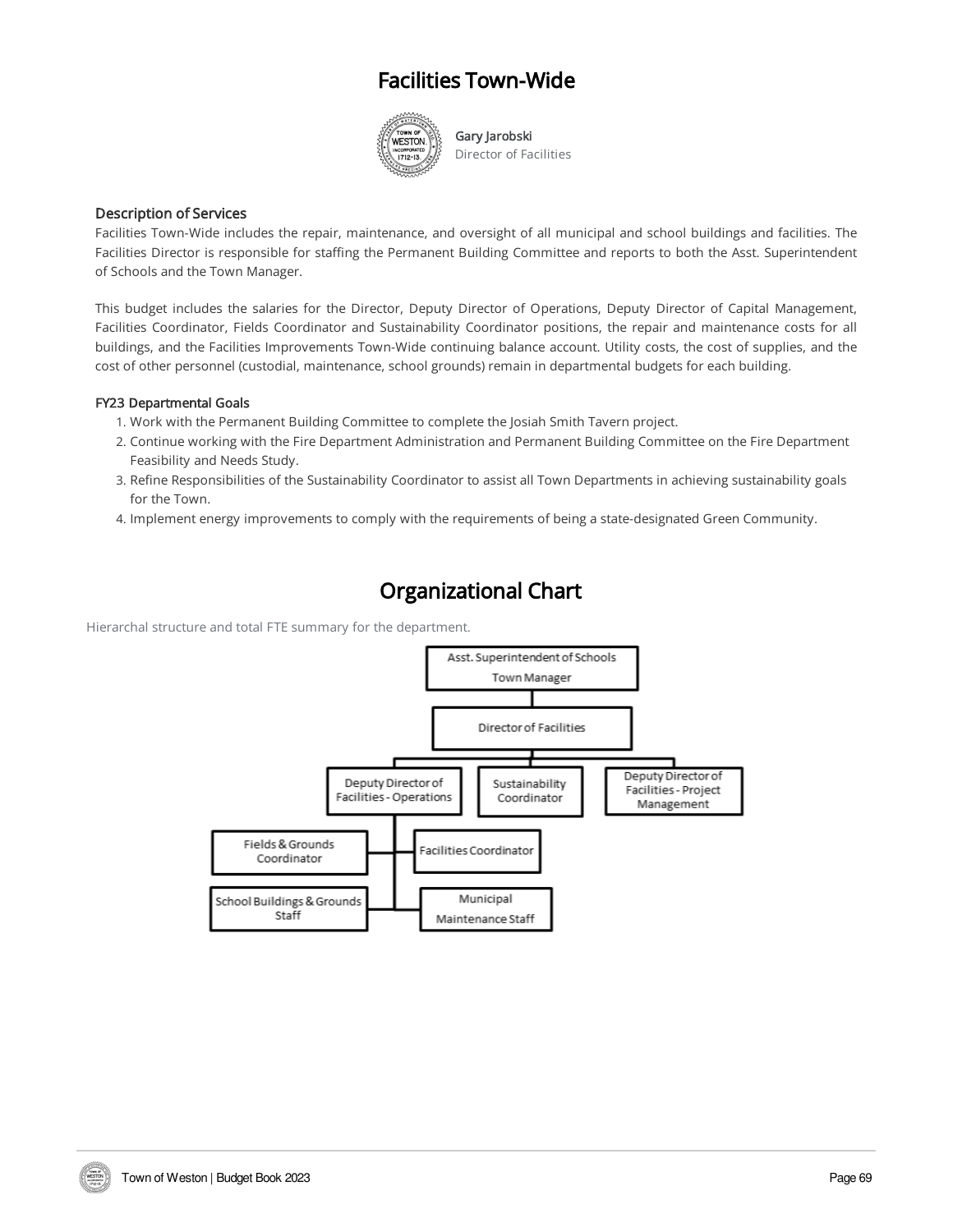# Staffing Table

Departmental positions and total FTE count for the current year and past three years.

| <b>Staffing Levels</b>                          | <b>FY20</b><br><b>Funded</b> | <b>FY21</b><br><b>Funded</b> | <b>FY22</b> | <b>FY23</b><br><b>Funded Recommended</b> |
|-------------------------------------------------|------------------------------|------------------------------|-------------|------------------------------------------|
| Director of Facilities                          |                              |                              |             |                                          |
| Deputy Director of Facilities - Operations      |                              |                              |             |                                          |
| Deputy Director of Facilities - Project Manager |                              |                              |             |                                          |
| <b>Facilities Coordinator</b>                   |                              |                              |             |                                          |
| Fields & Grounds Coordinator                    |                              |                              |             |                                          |
| Sustainability Coordinator                      |                              |                              |             |                                          |
| <b>Total FTE</b>                                |                              |                              |             |                                          |

# Expenditures Summary



### Facilities Town-Wide (Tab 5) Proposed and Historical Budget vs. Actual



WESTON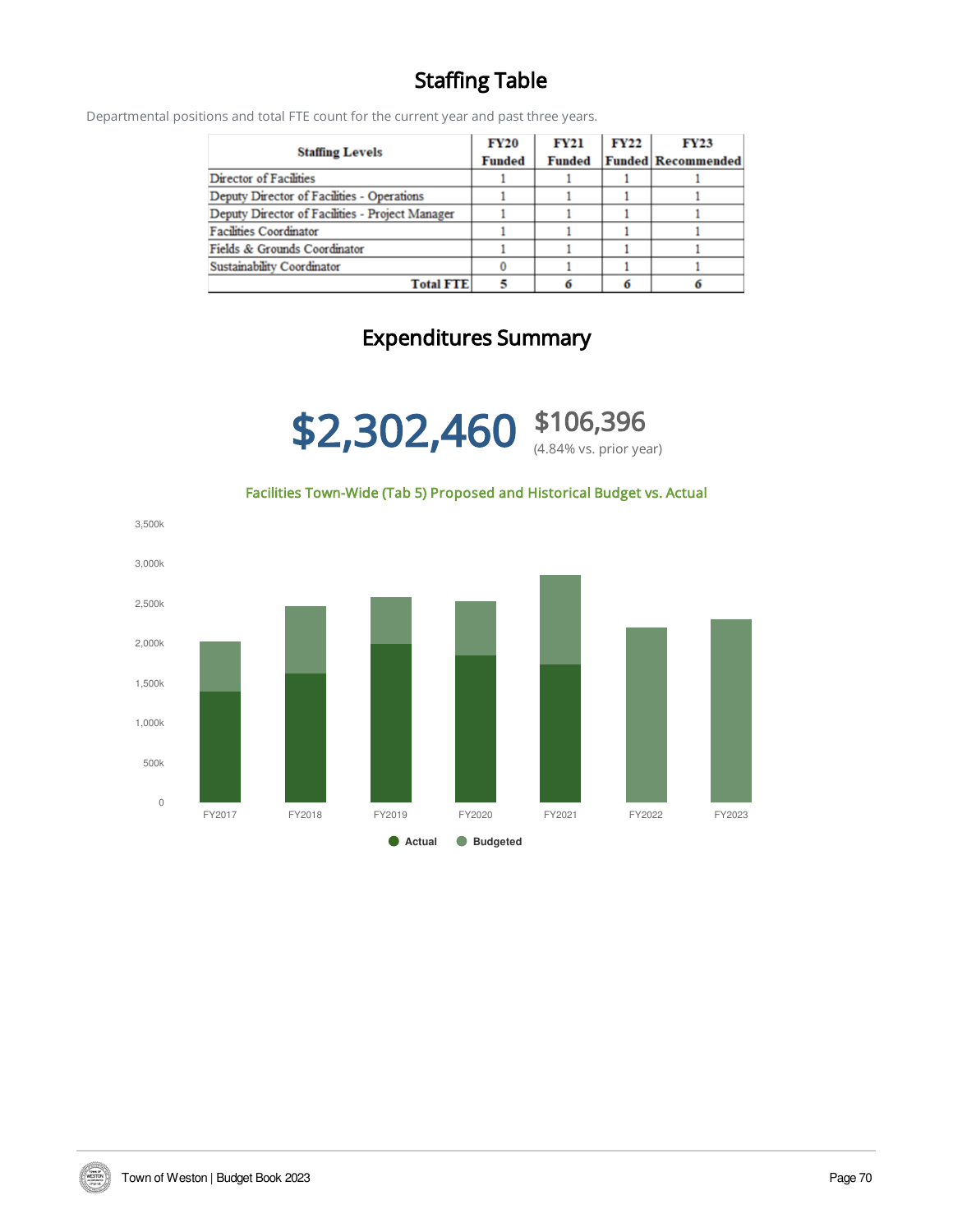# Expenditures by Expense Type

Budgeted Expenditures by Expense Type



Budgeted and Historical Expenditures by Expense Type



Grey background indicates budgeted figures.

VIDEO D'ALESTON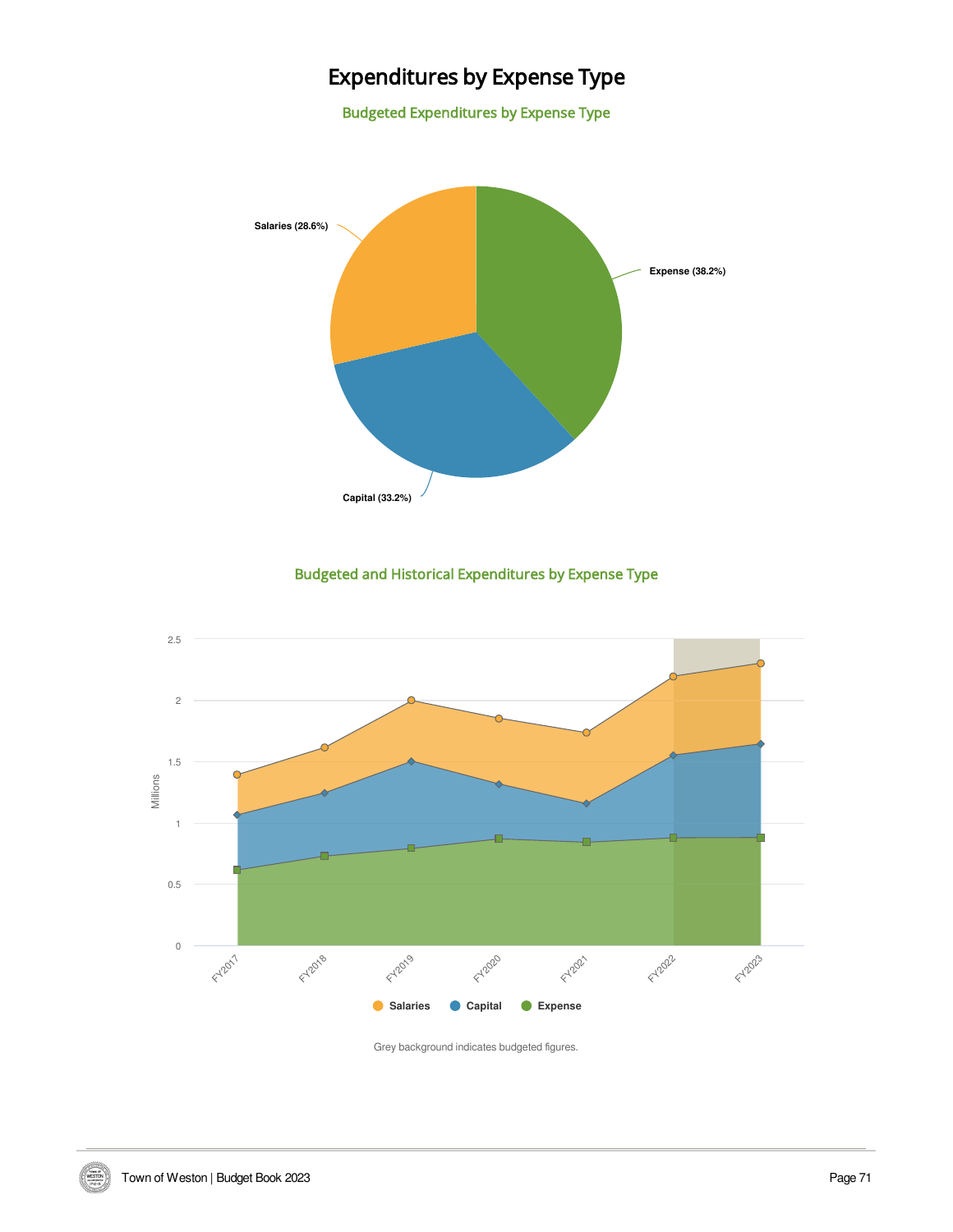| Name                                   | <b>Account ID</b>  | FY2020<br>Actual | FY2021<br>Amended<br><b>Budget</b> | FY2021<br>Actual | FY2022<br>Amended<br><b>Budget</b> | FY2023<br><b>Budgeted</b> | $($ \$<br>Change) | (%<br>Change) |
|----------------------------------------|--------------------|------------------|------------------------------------|------------------|------------------------------------|---------------------------|-------------------|---------------|
| <b>Expense Objects</b>                 |                    |                  |                                    |                  |                                    |                           |                   |               |
| <b>Salaries</b>                        |                    |                  |                                    |                  |                                    |                           |                   |               |
| <b>Facilities Town-Wide</b>            |                    |                  |                                    |                  |                                    |                           |                   |               |
| <b>OVER-TIME</b><br>COMPENSATION       | 011932-<br>511001  | \$5,513          | \$7,000                            | \$4,983          | \$7,000                            | \$7,000                   | \$0               | 0%            |
| SALARIES-ALL OTHER                     | 011932-<br>511100  | \$531,281        | \$600,946                          | \$573,714        | \$636,879                          | \$651,112                 | \$14,233          | 2.2%          |
| <b>Total Facilities Town-</b><br>Wide: |                    | \$536,794        | \$607,946                          | \$578,697        | \$643,879                          | \$658,112                 | \$14,233          | 2.2%          |
| <b>Total Salaries:</b>                 |                    | \$536,794        | \$607,946                          | \$578,697        | \$643,879                          | \$658,112                 | \$14,233          | 2.2%          |
|                                        |                    |                  |                                    |                  |                                    |                           |                   |               |
| Expense                                |                    |                  |                                    |                  |                                    |                           |                   |               |
| <b>Facilities Town-Wide</b>            |                    |                  |                                    |                  |                                    |                           |                   |               |
| Professional<br>Development            | 000000             |                  |                                    |                  |                                    | \$2,400                   | \$2,400           | N/A           |
| <b>CUSTODIAL SERVICE</b>               | 01193301-<br>54110 | \$300            | \$150                              | \$325            | \$150                              | \$150                     | \$0               | 0%            |
| <b>CUSTODIAL SERVICES</b>              | 01193311-<br>54110 | \$100            | \$100                              | \$0              | \$100                              | \$100                     | \$0               | 0%            |
| <b>CUSTODIAL SERVICES</b>              | 01193312-<br>54110 | \$265            | \$250                              | \$0              | \$250                              | \$250                     | \$0               | 0%            |
| <b>CUSTODIAL SERVICES</b>              | 01193314-<br>54110 | \$169            | \$250                              | \$0              | \$250                              | \$250                     | \$0               | 0%            |
| <b>CUSTODIAL SERVICES</b>              | 01193321-<br>54110 | \$228            | \$250                              | \$0              | \$250                              | \$250                     | \$0               | 0%            |
| <b>CUSTODIAL SERVICES</b>              | 01193331-<br>54110 | \$0              | \$250                              | \$0              | \$250                              | \$250                     | \$0               | 0%            |
| UTILITY SERVICES                       | 01193301-<br>54130 | \$2,911          | \$10,000                           | \$5,948          | \$10,000                           | \$10,000                  | \$0               | 0%            |
| UTILITY SERVICES                       | 01193311-<br>54130 | \$5,805          | \$6,000                            | \$6,088          | \$6,000                            | \$6,000                   | \$0               | 0%            |
| UTILITY SERVICES                       | 01193312-<br>54130 | \$5,805          | \$6,000                            | \$6,088          | \$6,000                            | \$6,000                   | \$0               | 0%            |
| UTILITY SERVICES                       | 01193314-<br>54130 | \$5,805          | \$6,000                            | \$8,697          | \$6,000                            | \$6,000                   | \$0               | 0%            |
| UTILITY SERVICES                       | 01193321-<br>54130 | \$9,195          | \$10,500                           | \$9,759          | \$10,500                           | \$10,500                  | \$0               | 0%            |
| UTILITY SERVICES                       | 01193331-<br>54130 | \$13,622         | \$10,500                           | \$9,759          | \$10,500                           | \$10,500                  | \$0               | 0%            |
| UTILITY SERVICES                       | 01193342-<br>54130 | \$11,616         | \$1,900                            | \$13,062         | \$1,900                            | \$1,900                   | \$0               | 0%            |
| UTILITY SERVICES                       | 01193343-<br>54130 | \$84,318         | \$113,000                          | \$66,503         | \$113,000                          | \$113,000                 | \$0               | 0%            |
| <b>MAINT OF BUILDINGS</b>              | 01193301-<br>54220 | \$312            | \$200                              | \$0              | \$200                              | \$200                     | \$0               | 0%            |
| MAINT OF BUILDINGS                     | 01193311-<br>54220 | \$440            | \$600                              | \$565            | \$600                              | \$600                     | \$0               | 0%            |
| MAINT OF BUILDINGS                     | 01193312-<br>54220 | \$495            | \$600                              | \$565            | \$600                              | \$600                     | \$0               | 0%            |

WESTON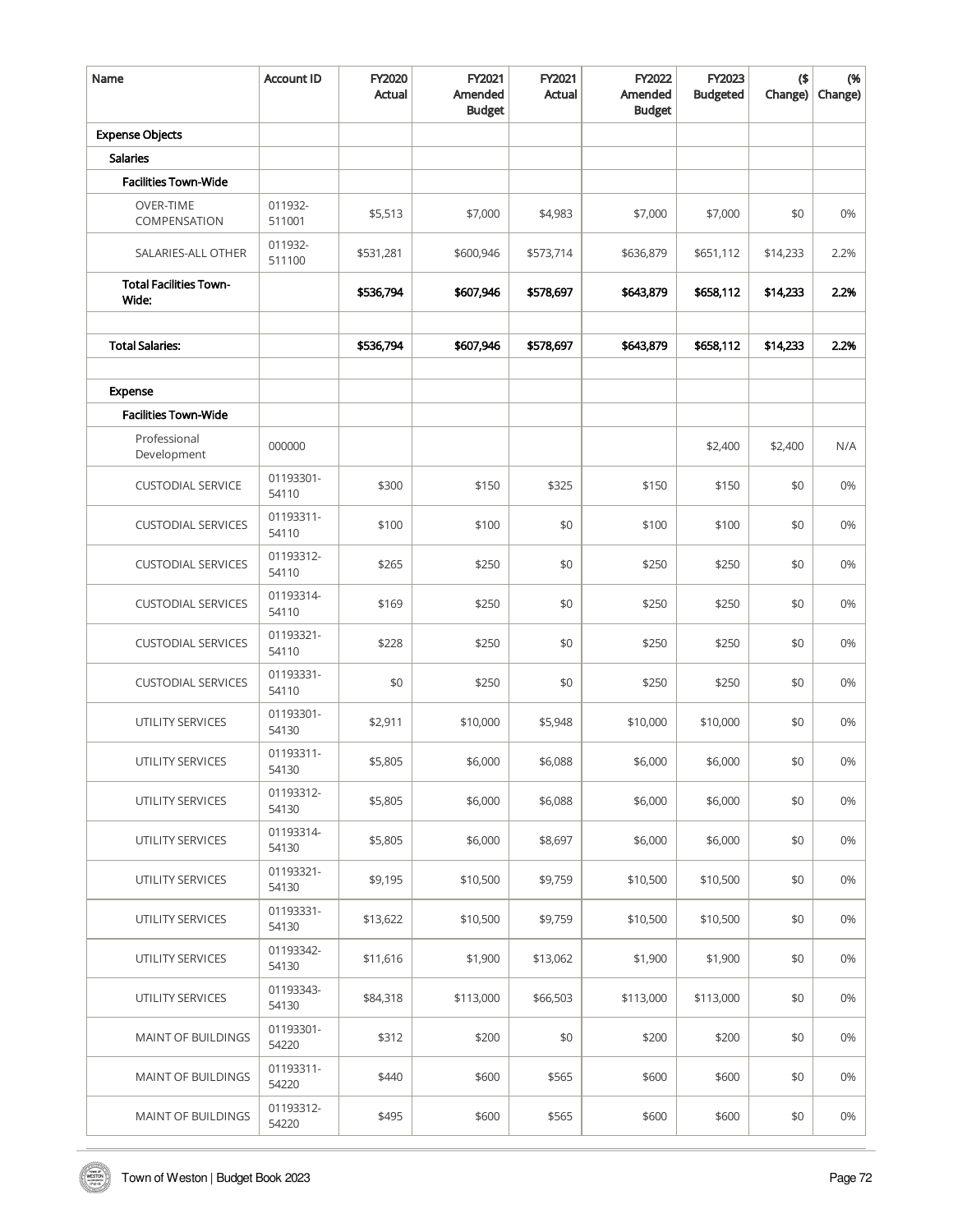| Name                                 | Account ID          | FY2020<br>Actual | FY2021<br>Amended<br><b>Budget</b> | FY2021<br>Actual | FY2022<br>Amended<br><b>Budget</b> | FY2023<br><b>Budgeted</b> | $($ \$<br>Change) | (%<br>Change) |
|--------------------------------------|---------------------|------------------|------------------------------------|------------------|------------------------------------|---------------------------|-------------------|---------------|
| MAINT OF BUILDINGS                   | 01193314-<br>54220  | \$385            | \$600                              | \$565            | \$600                              | \$600                     | \$0               | 0%            |
| MAINT OF BUILDINGS                   | 01193321-<br>54220  | \$3,995          | \$600                              | \$565            | \$600                              | \$600                     | \$0               | 0%            |
| MAINT OF BUILDINGS                   | 01193331-<br>54220  | \$495            | \$600                              | \$565            | \$600                              | \$600                     | \$0               | 0%            |
| MAINT OF BUILDINGS                   | 01193343-<br>54220  | \$153,790        | \$134,550                          | \$144,734        | \$134,550                          | \$134,550                 | \$0               | 0%            |
| <b>MAINT OF</b><br><b>EQUIPMENT</b>  | 01193311-<br>54230  | \$0              | \$250                              | \$0              | \$250                              | \$250                     | \$0               | 0%            |
| <b>MAINT OF</b><br><b>EQUIPMENT</b>  | 01193312-<br>54230  | \$0              | \$250                              | \$0              | \$250                              | \$250                     | \$0               | 0%            |
| <b>MAINT OF</b><br><b>EQUIPMENT</b>  | 01193314-<br>54230  | \$0              | \$250                              | \$0              | \$250                              | \$250                     | \$0               | 0%            |
| <b>MAINT OF</b><br><b>EQUIPMENT</b>  | 01193321-<br>54230  | \$0              | \$250                              | \$0              | \$250                              | \$250                     | \$0               | 0%            |
| <b>MAINT OF</b><br><b>EQUIPMENT</b>  | 01193331-<br>54230  | \$860            | \$250                              | \$0              | \$250                              | \$250                     | \$0               | 0%            |
| <b>MAINT OF</b><br><b>EQUIPMENT</b>  | 01193342-<br>54230  | \$14,801         | \$16,280                           | \$14,706         | \$16,280                           | \$16,280                  | \$0               | 0%            |
| <b>MAINT OF</b><br><b>EQUIPMENT</b>  | 01193343-<br>54230  | \$188,053        | \$191,950                          | \$214,422        | \$191,950                          | \$191,950                 | \$0               | 0%            |
| MAINT OF GROUNDS                     | 01193342-<br>542100 | \$26,219         | \$37,000                           | \$4,879          | \$37,000                           | \$37,000                  | \$0               | 0%            |
| <b>TOWN HALL</b><br><b>EXPENSES</b>  | 01193401-<br>530951 | \$2,320          | \$12,500                           | \$3,264          | \$12,500                           | \$12,500                  | \$0               | 0%            |
| <b>JOSIAH SMITH</b><br><b>TAVERN</b> | 01193401-<br>530952 | \$260            | \$0                                | \$0              | \$0                                | \$0                       | \$0               | 0%            |
| <b>POLICE</b>                        | 01193401-<br>530954 | \$2,604          | \$0                                | \$2,491          | \$0                                | \$0                       | \$0               | 0%            |
| FIRE STATION HQ                      | 01193401-<br>530955 | \$440            | \$0                                | \$440            | \$0                                | \$0                       | \$0               | 0%            |
| <b>FIRE STATION 2</b>                | 01193401-<br>530956 | \$340            | \$0                                | \$255            | \$0                                | \$0                       | \$0               | 0%            |
| <b>DPW</b>                           | 01193401-<br>530957 | \$1,850          | \$0                                | \$2,275          | \$0                                | \$0                       | \$0               | 0%            |
| LIBRARY                              | 01193401-<br>530959 | \$1,423          | \$0                                | \$1,479          | \$0                                | \$0                       | \$0               | 0%            |
| OTHER LOCATIONS                      | 01193401-<br>530999 | \$1,970          | \$0                                | \$920            | \$0                                | \$0                       | \$0               | 0%            |
| <b>TOWN HALL</b>                     | 01193501-<br>524951 | \$3,577          | \$7,500                            | \$1,827          | \$7,500                            | \$7,500                   | \$0               | 0%            |
| <b>JOSIAH SMITH</b><br><b>TAVERN</b> | 01193501-<br>524952 | \$1,632          | \$0                                | \$0              | \$0                                | \$0                       | \$0               | 0%            |
| <b>POLICE</b>                        | 01193501-<br>524954 | \$2,780          | \$0                                | \$0              | \$0                                | \$0                       | \$0               | 0%            |
| FIRE STATION HQ                      | 01193501-<br>524955 | \$839            | \$0                                | \$1,592          | \$0                                | \$0                       | \$0               | 0%            |
| FIRE STATION 2                       | 01193501-<br>524956 | \$0              | \$0                                | \$130            | \$0                                | \$0                       | \$0               | 0%            |
| <b>DPW</b>                           | 01193501-<br>524957 | \$585            | \$0                                | \$4,220          | \$0                                | \$0                       | \$0               | 0%            |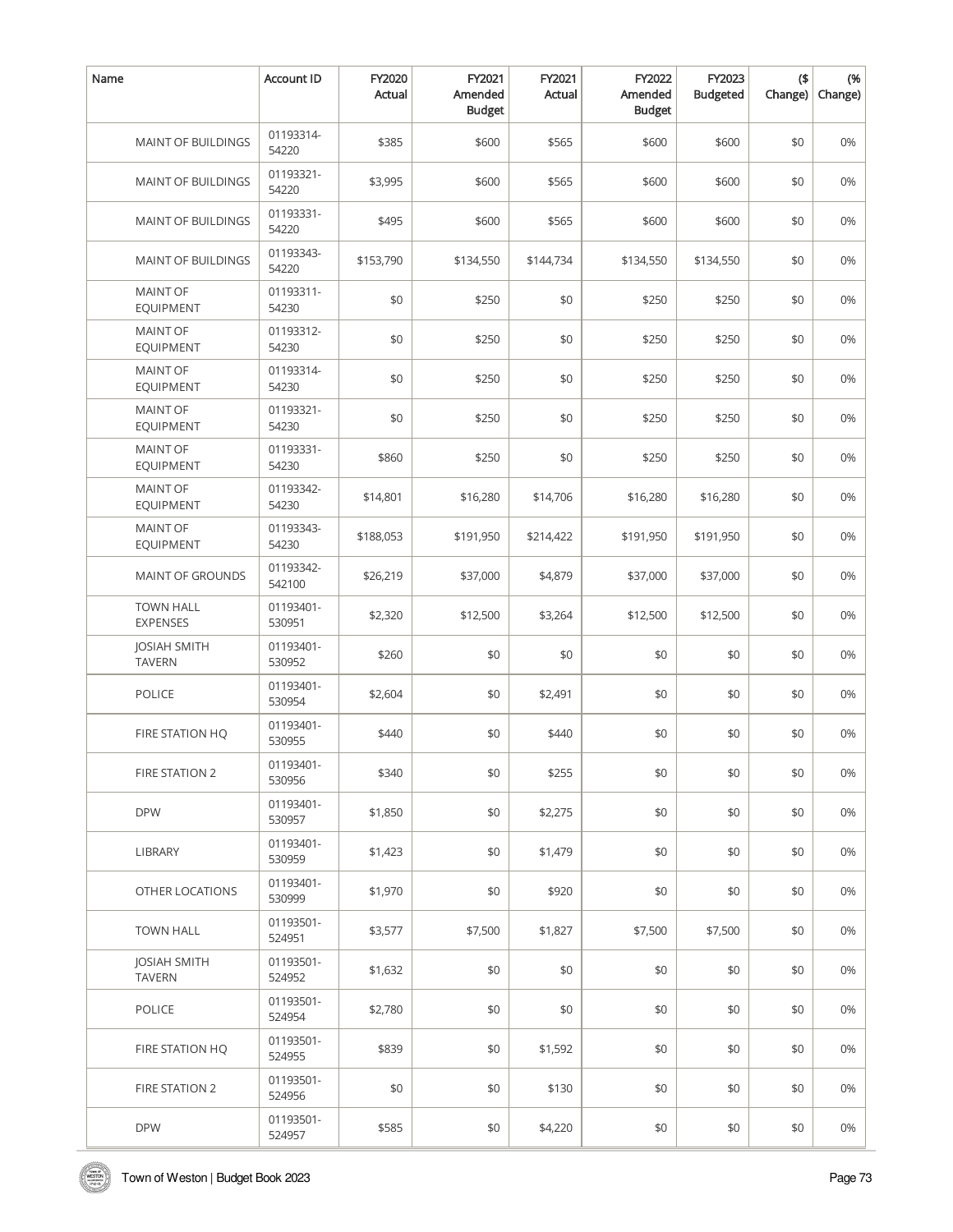| Name                                | <b>Account ID</b>   | FY2020<br>Actual | FY2021<br>Amended<br><b>Budget</b> | FY2021<br>Actual | FY2022<br>Amended<br><b>Budget</b> | FY2023<br><b>Budgeted</b> | $($ \$<br>Change) | (%<br>Change) |
|-------------------------------------|---------------------|------------------|------------------------------------|------------------|------------------------------------|---------------------------|-------------------|---------------|
| <b>LIBRARY</b>                      | 01193501-<br>524959 | \$771            | \$0                                | \$0              | \$0                                | \$0                       | \$0               | 0%            |
| OTHER LOCATIONS                     | 01193501-<br>524999 | \$228            | \$0                                | \$3,942          | \$0                                | \$0                       | \$0               | 0%            |
| <b>TOWN HALL</b><br><b>EXPENSES</b> | 01193402-<br>530951 | \$271            | \$1,800                            | \$900            | \$1,800                            | \$1,800                   | \$0               | 0%            |
| POLICE                              | 01193402-<br>530954 | \$66             | \$0                                | \$90             | \$0                                | \$0                       | \$0               | 0%            |
| FIRE STATION HQ                     | 01193402-<br>530955 | \$109            | \$0                                | \$45             | \$0                                | \$0                       | \$0               | 0%            |
| FIRE STATION 2                      | 01193402-<br>530956 | \$26             | \$0                                | \$23             | \$0                                | \$0                       | \$0               | 0%            |
| <b>DPW</b>                          | 01193402-<br>530957 | \$697            | \$0                                | \$403            | \$0                                | \$0                       | \$0               | 0%            |
| <b>LIBRARY</b>                      | 01193402-<br>530959 | \$59             | \$0                                | \$75             | \$0                                | \$0                       | \$0               | 0%            |
| OTHER LOCATIONS                     | 01193402-<br>530999 | \$13             | \$0                                | \$0              | \$0                                | \$0                       | \$0               | 0%            |
| <b>TOWN HALL</b><br><b>EXPENSES</b> | 01193403-<br>530951 | \$2,046          | \$11,000                           | \$926            | \$11,000                           | \$11,000                  | \$0               | 0%            |
| POLICE                              | 01193403-<br>530954 | \$3,070          | \$0                                | \$150            | \$0                                | \$0                       | \$0               | 0%            |
| FIRE STATION HQ                     | 01193403-<br>530955 | \$825            | \$0                                | \$2,220          | \$0                                | \$0                       | \$0               | 0%            |
| FIRE STATION 2                      | 01193403-<br>530956 | \$267            | \$0                                | \$100            | \$0                                | \$0                       | \$0               | 0%            |
| <b>DPW</b>                          | 01193403-<br>530957 | \$7,002          | \$0                                | \$1,422          | \$0                                | \$0                       | \$0               | 0%            |
| LIBRARY                             | 01193403-<br>530959 | \$1,465          | \$0                                | \$2,073          | \$0                                | \$0                       | \$0               | 0%            |
| <b>TOWN HALL</b><br><b>EXPENSES</b> | 01193404-<br>530951 | \$377            | \$4,500                            | \$548            | \$4,500                            | \$4,500                   | \$0               | 0%            |
| POLICE                              | 01193404-<br>530954 | \$0              | \$0                                | \$1,025          | \$0                                | \$0                       | \$0               | 0%            |
| FIRE STATION HQ                     | 01193404-<br>530955 | \$297            | \$0                                | \$285            | \$0                                | \$0                       | \$0               | 0%            |
| FIRE STATION 2                      | 01193404-<br>530956 | \$297            | \$0                                | \$285            | \$0                                | \$0                       | \$0               | 0%            |
| <b>DPW</b>                          | 01193404-<br>530957 | \$847            | \$0                                | \$470            | \$0                                | \$0                       | \$0               | 0%            |
| OTHER LOCATIONS                     | 01193404-<br>530999 | \$0              | \$0                                | \$430            | \$0                                | \$0                       | \$0               | 0%            |
| <b>TOWN HALL</b>                    | 01193505-<br>524951 | \$3,556          | \$6,500                            | \$3,303          | \$6,500                            | \$6,500                   | \$0               | 0%            |
| <b>POLICE</b>                       | 01193505-<br>524954 | \$1,902          | \$0                                | \$0              | \$0                                | \$0                       | \$0               | 0%            |
| FIRE STATION HQ                     | 01193505-<br>524955 | \$135            | \$0                                | \$0              | \$0                                | \$0                       | \$0               | 0%            |
| FIRE STATION 2                      | 01193505-<br>524956 | \$135            | \$0                                | \$0              | \$0                                | \$0                       | \$0               | 0%            |
| <b>DPW</b>                          | 01193505-<br>524957 | \$1,020          | \$0                                | \$0              | \$0                                | \$0                       | \$0               | 0%            |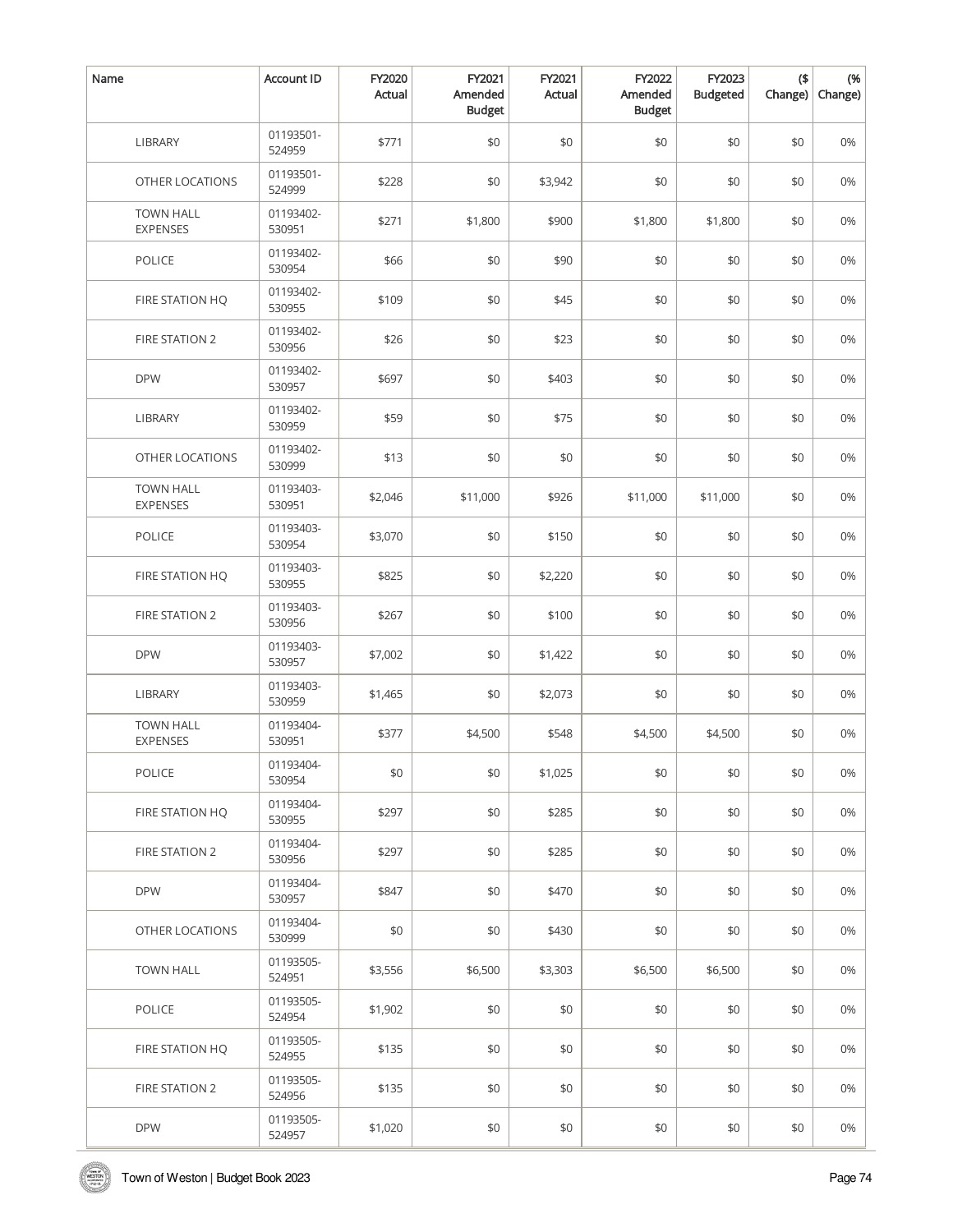| Name                                 | <b>Account ID</b>   | FY2020<br>Actual | FY2021<br>Amended<br><b>Budget</b> | FY2021<br>Actual | FY2022<br>Amended<br><b>Budget</b> | FY2023<br><b>Budgeted</b> | $($ \$<br>Change) | (%<br>Change) |
|--------------------------------------|---------------------|------------------|------------------------------------|------------------|------------------------------------|---------------------------|-------------------|---------------|
| <b>TOWN HALL</b><br>EXPENSES         | 01193405-<br>530951 | \$5,216          | \$14,000                           | \$3,975          | \$14,000                           | \$14,000                  | \$0               | 0%            |
| <b>POLICE</b>                        | 01193405-<br>530954 | \$3,499          | \$0                                | \$3,790          | \$0                                | \$0                       | \$0               | 0%            |
| <b>DPW</b>                           | 01193405-<br>530957 | \$3,499          | \$0                                | \$3,880          | \$0                                | \$0                       | \$0               | 0%            |
| <b>LIBRARY</b>                       | 01193405-<br>530959 | \$3,499          | \$0                                | \$3,400          | \$0                                | \$0                       | \$0               | 0%            |
| OTHER LOCATIONS                      | 01193405-<br>530999 | \$0              | \$0                                | \$110            | \$0                                | \$0                       | \$0               | 0%            |
| <b>TOWN HALL</b>                     | 01193506-<br>524951 | \$220            | \$5,000                            | \$1,292          | \$5,000                            | \$5,000                   | \$0               | 0%            |
| POLICE                               | 01193506-<br>524954 | \$1,911          | \$0                                | \$0              | \$0                                | \$0                       | \$0               | 0%            |
| <b>DPW</b>                           | 01193506-<br>524957 | \$0              | \$0                                | \$2,443          | \$0                                | \$0                       | \$0               | 0%            |
| LIBRARY                              | 01193506-<br>524959 | \$9,089          | \$0                                | \$0              | \$0                                | \$0                       | \$0               | 0%            |
| <b>TOWN HALL</b><br>EXPENSES         | 01193406-<br>530951 | \$1,670          | \$3,000                            | \$4,958          | \$3,000                            | \$3,000                   | \$0               | 0%            |
| <b>POLICE</b>                        | 01193406-<br>530954 | \$276            | \$0                                | \$0              | \$0                                | \$0                       | \$0               | 0%            |
| FIRE STATION HQ                      | 01193406-<br>530955 | \$276            | \$0                                | \$1,000          | \$0                                | \$0                       | \$0               | 0%            |
| LIBRARY                              | 01193406-<br>530959 | \$276            | \$0                                | \$414            | \$0                                | \$0                       | \$0               | 0%            |
| <b>TOWN HALL</b><br><b>EXPENSES</b>  | 01193407-<br>530951 | \$2,310          | \$12,400                           | \$0              | \$12,400                           | \$12,400                  | \$0               | 0%            |
| <b>JOSIAH SMITH</b><br><b>TAVERN</b> | 01193407-<br>530952 | \$250            | \$0                                | \$0              | \$0                                | \$0                       | \$0               | 0%            |
| <b>POLICE</b>                        | 01193407-<br>530954 | \$1,977          | \$0                                | \$1,808          | \$0                                | \$0                       | \$0               | 0%            |
| FIRE STATION HQ                      | 01193407-<br>530955 | \$413            | \$0                                | \$5,005          | \$0                                | \$0                       | \$0               | 0%            |
| <b>FIRE STATION 2</b>                | 01193407-<br>530956 | \$660            | \$0                                | \$0              | \$0                                | \$0                       | \$0               | 0%            |
| <b>DPW</b>                           | 01193407-<br>530957 | \$3,491          | \$0                                | \$5,401          | \$0                                | \$0                       | \$0               | 0%            |
| LIBRARY                              | 01193407-<br>530959 | \$3,430          | \$0                                | \$3,030          | \$0                                | \$0                       | \$0               | 0%            |
| OTHER LOCATIONS                      | 01193407-<br>530999 | \$1,379          | \$0                                | \$535            | \$0                                | \$0                       | \$0               | 0%            |
| <b>TOWN HALL</b>                     | 01193502-<br>524951 | \$1,478          | \$3,000                            | \$4,158          | \$3,000                            | \$3,000                   | \$0               | 0%            |
| OTHER LOCATIONS                      | 01193502-<br>524999 | \$300            | \$0                                | \$0              | \$0                                | \$0                       | \$0               | 0%            |
| <b>TOWN HALL</b>                     | 01193503-<br>524951 | \$950            | \$2,400                            | \$0              | \$2,400                            | \$2,400                   | \$0               | 0%            |
| <b>DPW</b>                           | 01193503-<br>524957 | \$1,749          | \$0                                | \$0              | \$0                                | \$0                       | \$0               | 0%            |
| <b>TOWN HALL</b>                     | 01193504-<br>524951 | \$3,774          | \$35,000                           | \$4,132          | \$35,000                           | \$35,000                  | \$0               | 0%            |

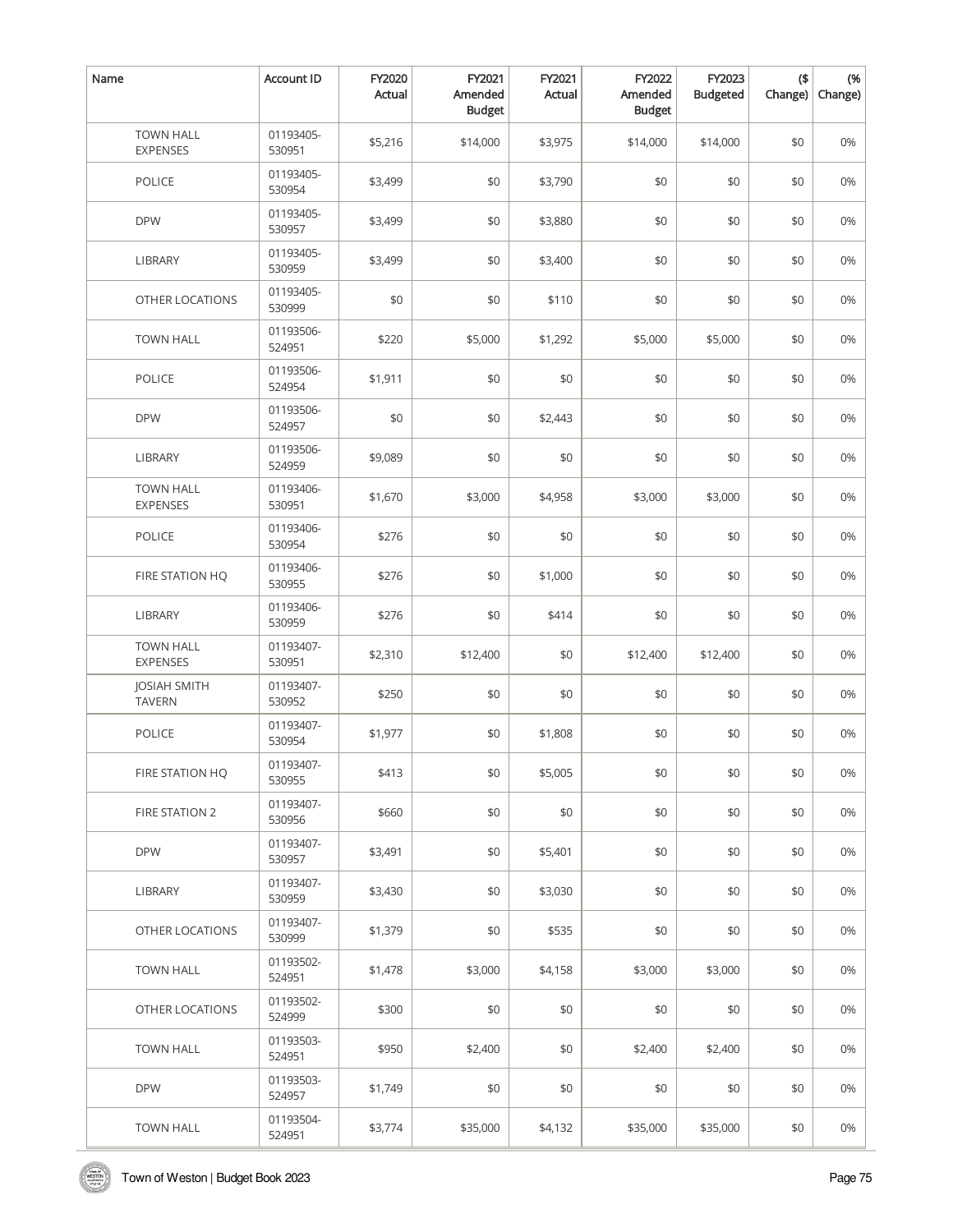| Name                  | Account ID          | FY2020<br>Actual | FY2021<br>Amended<br><b>Budget</b> | FY2021<br>Actual | FY2022<br>Amended<br><b>Budget</b> | FY2023<br><b>Budgeted</b> | $($ \$<br>Change) | (%<br>Change) |
|-----------------------|---------------------|------------------|------------------------------------|------------------|------------------------------------|---------------------------|-------------------|---------------|
| <b>POLICE</b>         | 01193504-<br>524954 | \$2,333          | \$0                                | \$6,683          | \$0                                | \$0                       | \$0               | 0%            |
| FIRE STATION HQ       | 01193504-<br>524955 | \$2,896          | \$0                                | \$1,678          | \$0                                | \$0                       | \$0               | 0%            |
| FIRE STATION 2        | 01193504-<br>524956 | \$1,460          | \$0                                | \$4,109          | \$0                                | \$0                       | \$0               | 0%            |
| <b>DPW</b>            | 01193504-<br>524957 | \$1,875          | \$0                                | \$9,561          | \$0                                | \$0                       | \$0               | 0%            |
| <b>LIBRARY</b>        | 01193504-<br>524959 | \$6,421          | \$0                                | \$14,265         | \$0                                | \$0                       | \$0               | 0%            |
| OTHER LOCATIONS       | 01193504-<br>524999 | \$2,257          | \$0                                | \$402            | \$0                                | \$0                       | \$0               | 0%            |
| <b>TOWN HALL</b>      | 01193507-<br>524951 | \$0              | \$8,000                            | \$0              | \$8,000                            | \$8,000                   | \$0               | 0%            |
| FIRE STATION HQ       | 01193507-<br>524955 | \$868            | \$0                                | \$3,494          | \$0                                | \$0                       | \$0               | 0%            |
| <b>FIRE STATION 2</b> | 01193507-<br>524956 | \$0              | \$0                                | \$1,237          | \$0                                | \$0                       | \$0               | 0%            |
| <b>DPW</b>            | 01193507-<br>524957 | \$3,175          | \$0                                | \$300            | \$0                                | \$0                       | \$0               | 0%            |
| OTHER LOCATIONS       | 01193507-<br>524999 | \$4,300          | \$0                                | \$0              | \$0                                | \$0                       | \$0               | 0%            |
| OTHER LOCATIONS       | 01193508-<br>524999 | \$0              | \$900                              | \$0              | \$900                              | \$900                     | \$0               | 0%            |
| <b>TOWN HALL</b>      | 01193509-<br>524951 | \$3,343          | \$0                                | \$327            | \$0                                | \$0                       | \$0               | 0%            |
| POLICE                | 01193509-<br>524954 | \$5,829          | \$0                                | \$2,811          | \$0                                | \$0                       | \$0               | 0%            |
| FIRE STATION HQ       | 01193509-<br>524955 | \$2,296          | \$0                                | \$0              | \$0                                | \$0                       | \$0               | 0%            |
| FIRE STATION 2        | 01193509-<br>524956 | \$487            | \$0                                | \$0              | \$0                                | \$0                       | \$0               | 0%            |
| <b>DPW</b>            | 01193509-<br>524957 | \$10,465         | \$0                                | \$1,410          | \$0                                | \$0                       | \$0               | 0%            |
| <b>LIBRARY</b>        | 01193509-<br>524959 | \$1,449          | \$0                                | \$3,304          | \$0                                | \$0                       | \$0               | 0%            |
| OTHER LOCATIONS       | 01193509-<br>524999 | \$2,664          | \$10,000                           | \$816            | \$10,000                           | \$10,000                  | \$0               | 0%            |
| <b>TOWN HALL</b>      | 01193510-<br>524951 | \$1,331          | \$0                                | \$427            | \$0                                | \$0                       | \$0               | 0%            |
| <b>POLICE</b>         | 01193510-<br>524954 | \$2,843          | \$0                                | \$2,192          | \$0                                | \$0                       | \$0               | 0%            |
| FIRE STATION HQ       | 01193510-<br>524955 | \$2,168          | \$0                                | \$2,851          | \$0                                | \$0                       | \$0               | 0%            |
| FIRE STATION 2        | 01193510-<br>524956 | \$0              | \$0                                | \$287            | \$0                                | \$0                       | \$0               | 0%            |
| <b>DPW</b>            | 01193510-<br>524957 | \$4,315          | \$0                                | \$133            | \$0                                | \$0                       | \$0               | 0%            |
| LIBRARY               | 01193510-<br>524959 | \$824            | \$0                                | \$0              | \$0                                | \$0                       | \$0               | 0%            |
| OTHER LOCATIONS       | 01193510-<br>524999 | \$0              | \$7,000                            | \$320            | \$7,000                            | \$7,000                   | \$0               | 0%            |